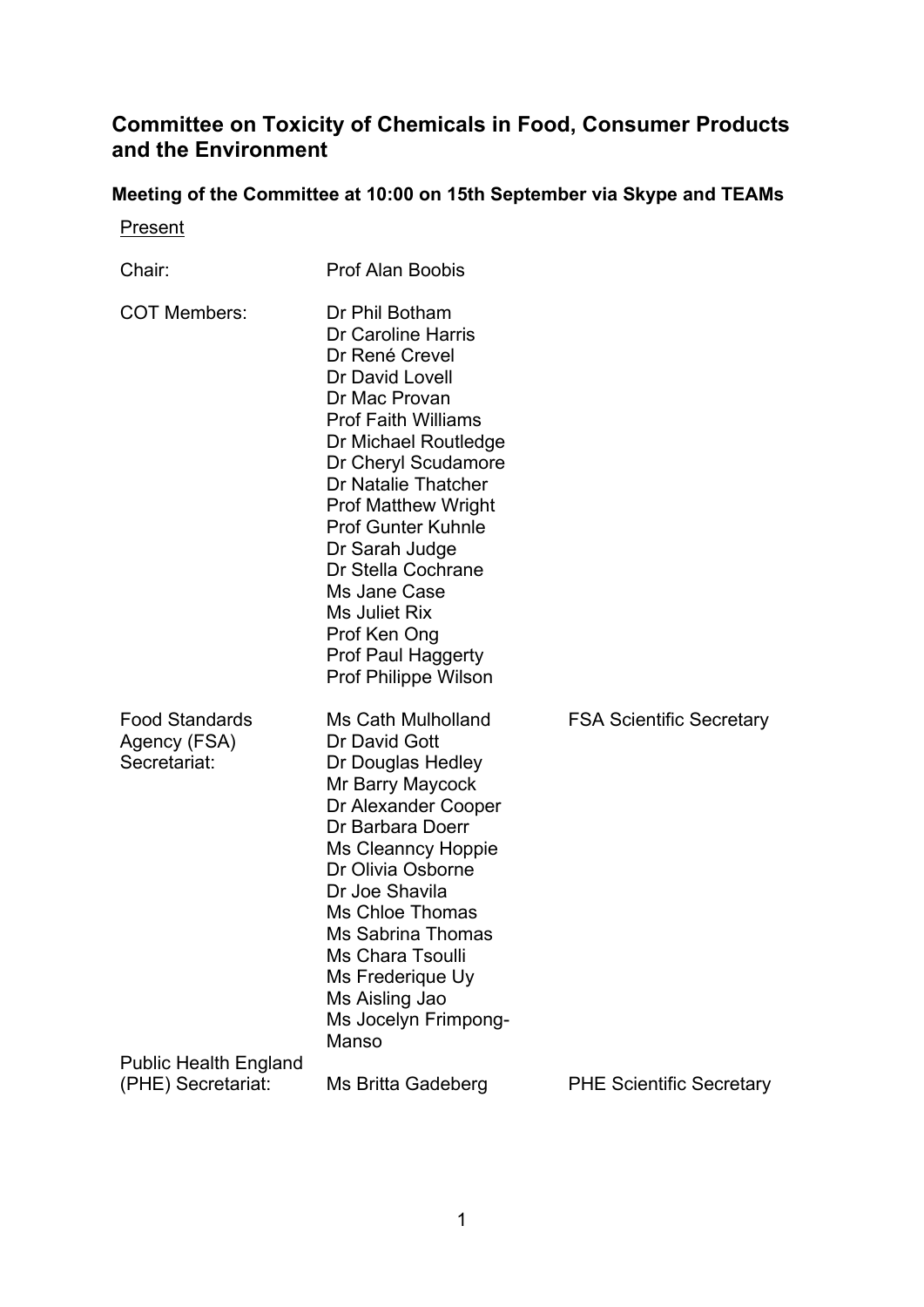| Invited Experts and<br>Contractors: | Dr Ruth Bevan<br>Mr Joe Brennan<br>Mr Alex Costigliola<br><b>Ms Alison Gowers</b> | <b>IEH</b><br>nabim (Item 3)<br>nabim (Item 3)<br>PHE Committee on the<br><b>Medical Effects of Air</b><br>Pollutants (COMEAP) |
|-------------------------------------|-----------------------------------------------------------------------------------|--------------------------------------------------------------------------------------------------------------------------------|
|                                     | Dr Mark Miller<br>Ms Christina Mitsouka                                           | Secretariat (Item 4)<br>COMEAP (Item 4)<br>PHE COMEAP<br>Secretariat (Item 4)                                                  |
| <b>Assessors</b>                    | Ms Louise Dearsley                                                                | <b>Health and Safety</b><br>Executive (HSE)                                                                                    |
|                                     | <b>Prof Tim Gant</b>                                                              | <b>PHE</b>                                                                                                                     |
|                                     | <b>Ms Gillian McEneff</b>                                                         | Department for<br>Business, Energy and<br><b>Industrial Strategy</b><br>(BEIS)                                                 |
|                                     | <b>Ms Elizabeth Lawton</b>                                                        | Department for<br><b>Environment Food and</b><br><b>Rural Affairs (DEFRA)</b>                                                  |
|                                     | Dr Daphne Duval                                                                   | <b>PHE</b>                                                                                                                     |
|                                     | Mr Ian Martin                                                                     | <b>Environment Agency</b><br>(EA)                                                                                              |
|                                     | Dr Sam Fletcher                                                                   | <b>Veterinary Medicines</b><br>Directorate (VMD)                                                                               |
| <b>FSA and other</b>                | Prof Robin May                                                                    | <b>FSA</b>                                                                                                                     |
| Officials:                          | Mr Ross Yarham                                                                    | FSA (Item 3)                                                                                                                   |
|                                     | Dr Alan Dowding                                                                   | FSA (Item 4)                                                                                                                   |
|                                     | Dr David Mortimer                                                                 | <b>FSA</b>                                                                                                                     |
|                                     | Mr Mark Willis                                                                    | <b>FSA</b>                                                                                                                     |
|                                     | Ms Azuka Aghadiuno                                                                | <b>FSA</b>                                                                                                                     |
|                                     | <b>Ms Beth Rendle</b>                                                             | <b>FSA</b>                                                                                                                     |
|                                     | <b>Ms Bethan Davies</b>                                                           | <b>FSA</b>                                                                                                                     |
|                                     | <b>Mr Richard Annett</b>                                                          | <b>FSANI</b>                                                                                                                   |
|                                     | Mr Kerry Gribbin                                                                  | <b>FSANI</b>                                                                                                                   |
|                                     | <b>Ms Sharon Gilmore</b>                                                          | <b>FSANI</b>                                                                                                                   |
|                                     | <b>Ms Krystle Boss</b>                                                            | <b>FSS</b>                                                                                                                     |
|                                     | Ms Laura Wilson                                                                   | <b>FSS</b>                                                                                                                     |
|                                     | <b>Ms Rachel Elsom</b>                                                            | <b>PHE</b>                                                                                                                     |
|                                     | Dr Ovnair Sepai                                                                   | <b>PHE</b>                                                                                                                     |
|                                     | Mr Liam Johnstone                                                                 | <b>BEIS</b>                                                                                                                    |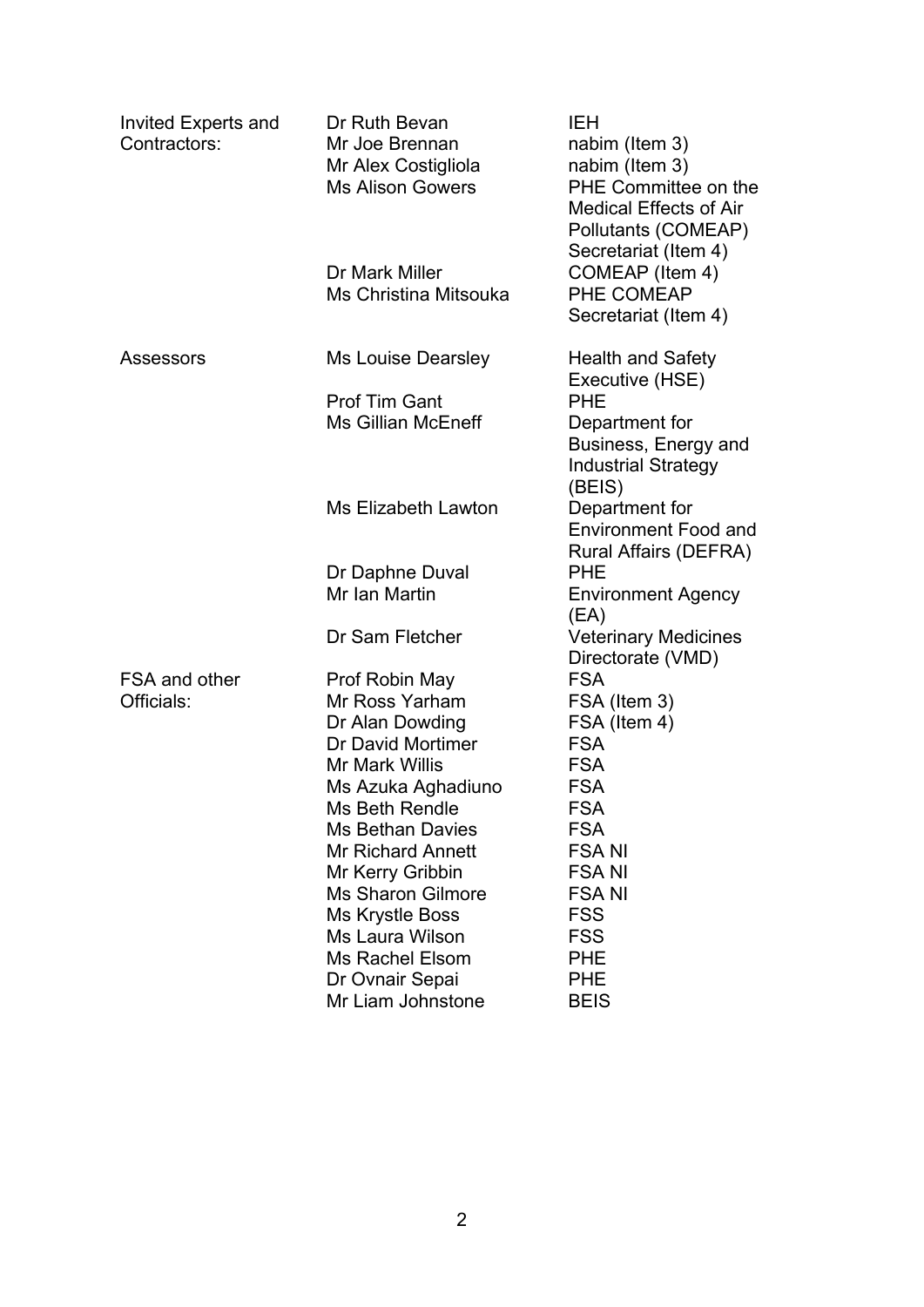# **Contents**

| Item           |                                                                                                                                                   | Paragraph         |
|----------------|---------------------------------------------------------------------------------------------------------------------------------------------------|-------------------|
| $\mathbf 1$    | Apologies for absence                                                                                                                             | 6                 |
| $\overline{2}$ | Draft minutes of July meeting. TOX/MIN/2020/05                                                                                                    | $\overline{7}$    |
| $\overline{3}$ | Matters arising – Allergen risk assessment for<br>adventitious contamination of soya in wheat flour milled<br>and consumed in the UK. TOX/2020/39 | 14                |
| 4              | Second draft overarching statement on Microplastics.<br>TOX/2020/40                                                                               | 21                |
| 5              | First draft statements on the consumption of plant-based<br>drinks in children aged 6 months to 5 years of age.<br>TOX/2020/41                    | 32                |
| 6              | Chitins and Chitosan BBFCMs TOX/2020/42                                                                                                           | 60                |
| $\overline{7}$ | Review of the implications for risk management based<br>on the EFSA Dioxin opinion TOX/2020/43                                                    | 70                |
| 8              | Additional data on the potential risks from aggregated<br>exposure to mycotoxins. TOX/2020/44                                                     | 83                |
| 9              | COT Contribution to SACN review of the effects of diet<br>on maternal health: proposed scope of work and<br>timetable. TOX/2020/45                | 92                |
| 10             | Development of COT guidance (reserved)TOX/2020/46                                                                                                 | 103               |
| 11             | COT Terms of Reference and Code of Practice -<br>2nd draft revision. TOX/2020/47                                                                  | 105               |
| 12             | Update on the work of other advisory committees<br>TOX/2020/48                                                                                    | 114               |
| 13             | Any other business.                                                                                                                               | 115               |
|                | Date of next meeting                                                                                                                              | 27th October 2020 |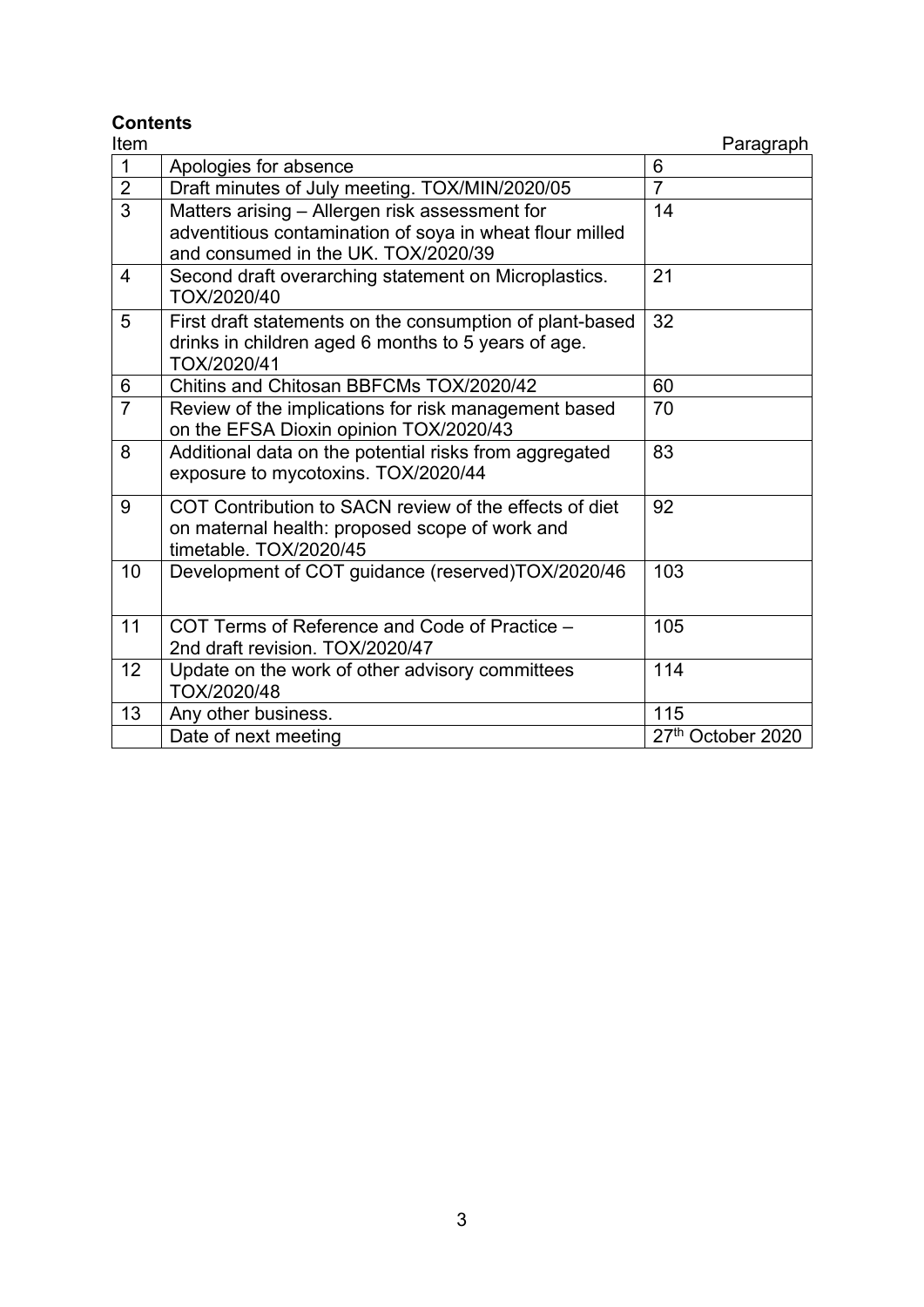## **Announcements**

1. The Chair welcomed Members and other attendees.

2. Professor Robin May, the new FSA Chief Scientific Advisor attended the early part of the meeting to introduce himself to the Committee and explain his role. He looked forward to working with the Committee.

3. The Chair introduced Jocelyn Frimpong-Manso, a new Member of the Secretariat.

4. Members were informed that the new COT website was now live, and the Chair thanked the Secretariat for all their hard work setting it up. Members were asked to notify the Secretariat if they identified any problems.

## **Interests**

5. The Chair reminded those attending the meeting to declare any commercial or other interests they might have in any of the agenda items.

## **Item 1: Apologies for absence**

6. Apologies have been received from COT Members Professors Gary Hutchison, Maged Younes, John Foster, Mireille Toledano and Dr James Coulson, Professor John O'Brien from the Science Council, and Ms Claire Potter from the COT Secretariat. Ms Louise Dearsley attended in place of Ms Valerie Swaine, the HSE Assessor.

## **Item 2: Minutes from the meeting held on 7th of July 2020** (**TOX/MIN/2020/05)**

7. The minutes of the July meeting were agreed subject to minor amendments to Items 5 and 8 as below:

8. For Item 5, Members noted some repetition of information in paragraphs 29 and 32 and asked for the addition of text in paragraph 25 to clarify that these were "mitigation measures". To avoid misinterpretation in paragraph 33, Members asked "percentage of allergic population" to be changed to "relevant population", as it could otherwise be misunderstood as total population.

9. Members noted for Item 8 that "aggregate exposure" would be the exposure to the same substance by different routes and therefore suggested "cumulative exposure" or "combined exposure" as a more appropriate and accurate wording.

## **Item 3: Matters arising from previous meetings**

*COT meeting, 10th March 2020*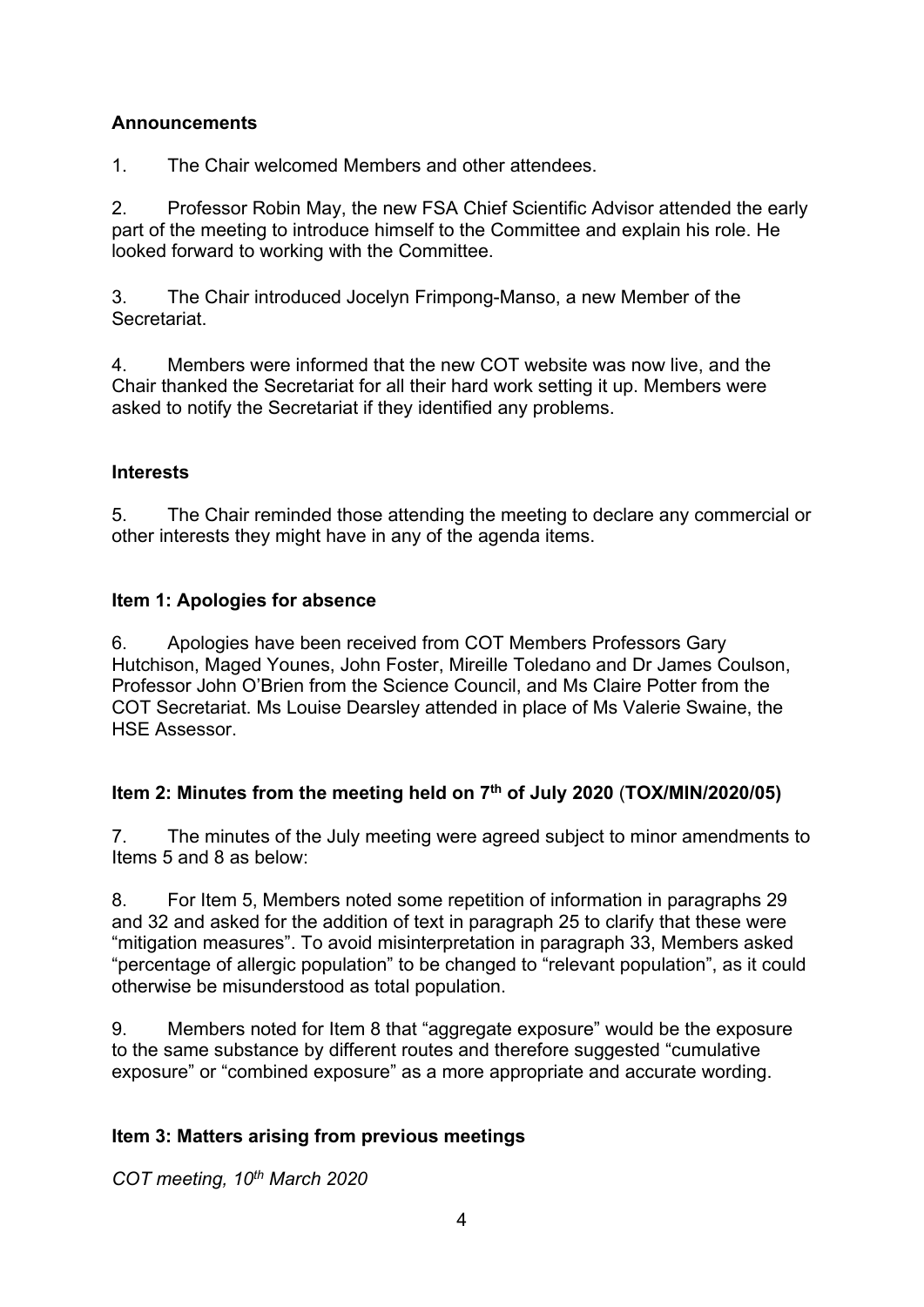10. The COT statement and lay summary on the human microbiome paper had now been published.

11. The COT statement and lay summary on Electronic Nicotine (and Nonnicotine) Delivery Systems (E(N)NDs) had now been published. There had been some positive media interest in the topic in which the Chair had been involved.

### *COT meeting, 5th May 2020*

12. The COT position paper on the risk of cannabidiol (CBD) in CBD products had been published. It had been well received as providing a useful summary of the available information and discussions to date. The Chair informed Members that he had attended a meeting of the Advisory Committee on Novel Foods and Processes (ACNP) where CBD had been discussed, this included ACNFP discussion of the COT position paper as well as consideration of the data that might be needed to support authorisation of CBD products.

#### *COT meeting, 7th July 2020*

#### *Paragraph 9*

13. Due to the continuing COVID situation, the venue for the proposed workshop on PBPK modelling in December 2020 has been cancelled. The Secretariat was considering how best the workshop could be delivered. Members were therefore asked to continue to hold the date.

#### *Paragraph 18*

*Allergen risk assessment for adventitious contamination by soya in wheat flour milled and consumed in the UK. TOX/2020/39*

14. No interests were declared.

15. Mr Joe Brennan and Mr Alex Costigliola from the National Association of British and Irish Millers (nabim) were in attendance for this item.

16. At the COT meeting on the 7th July 2020, a risk assessment (TOX/2020/31) of the adventitious contamination by soya in wheat flour milled and consumed in the UK was presented, including current industry monitoring data and discussion of reference dose values for soya protein allergy.

17. Following the Committee's discussion, the risk assessment was updated to address the comments made and to include the key conclusions and the messages to risk managers as was agreed at the July meeting. The updates were as follows:

a. The use of a set allergen action level to inform decisions on risk communication of soya contamination in wheat flour by food businesses selling raw/bulk product intended for further processing was not appropriate due to variation in the level of inclusion in final products, consumption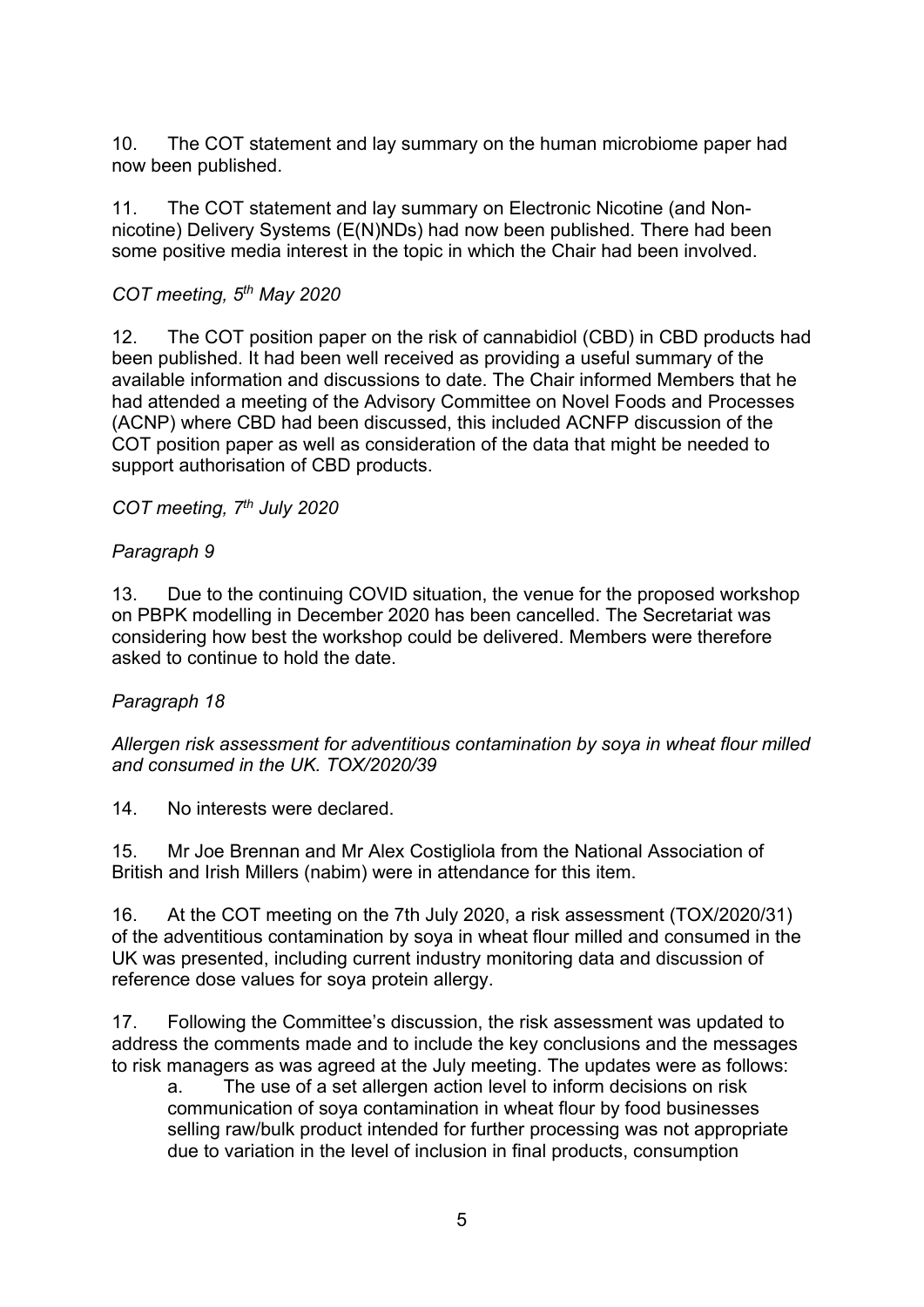amounts, and the potential effects of processing on the allergenicity and detectability of soya.

b. This current application of a set action level at the raw ingredient supply level may hinder effective communication of health risk through the supply chain and the ultimate decision on the necessity to communicate risk to the final consumer via a precautionary allergen statement e.g. 'may contain'.

c. Alternative risk management approaches would need to be explored, including business to business communication of robust quantitative cross contact information throughout the supply chain to the final product producer. Other sources of soya contamination in the supply chain should be assessed and communicated at each stage in the supply chain.

18. Members confirmed that the points for revision had been completed satisfactorily and approved this version of the risk assessment as final, subject to an addition/clarification to the conclusions to note that, in the absence of a set action limit applied at the raw/bulk ingredient level, FSA risk managers would need to consider how the risk to soya allergic consumers would be mitigated by communicating industry risk assessments and analytical data to the end product manufacturer, and what actions would be required of them.

19. Where the risk assessment referred to the allergic population, it was agreed that the text should specifically state that this related to the population allergic to soya since the other regulated allergens have their own reference doses.

20. It was noted that there was no systematic way of reporting allergic reactions to food in the UK. Allergy can range dramatically in severity and milder reactions, including those that may be expected in the context of this risk assessment, were generally less likely to be reported, as they would be self-resolving or self-medicated, compared to more severe reactions that might require emergency and medical attention. However, the FSA recognised the importance of more systematic reporting in general and it was highlighted that the FSA was in the process of establishing the feasibility of a mechanism for reporting of reactions involving food allergens. A project was also underway to develop a prospective anaphylaxis register to better understand circumstances of anaphylactic reactions to food.

#### **Item 4: Second draft overarching statement on Microplastics. TOX/2020/40**

21. No interests were declared.

22. Dr Mark Miller from the Committee of the Medical Effects of Air Pollutants (COMEAP) and Ms Alison Gowers, and Dr Cristina Mitsakou from the COMEAP Secretariat (PHE) were present as invited experts for this item. Prof Boobis noted that he is also a member of COMEAP. Dr Ian Martin from the Environment Agency (EA), and Dr Alan Dowding from the Policy branch of the FSA were also in attendance.

23. The potential risks from exposure to microplastics have previously been discussed at COT meetings from October 2019 – March 2020. The draft overarching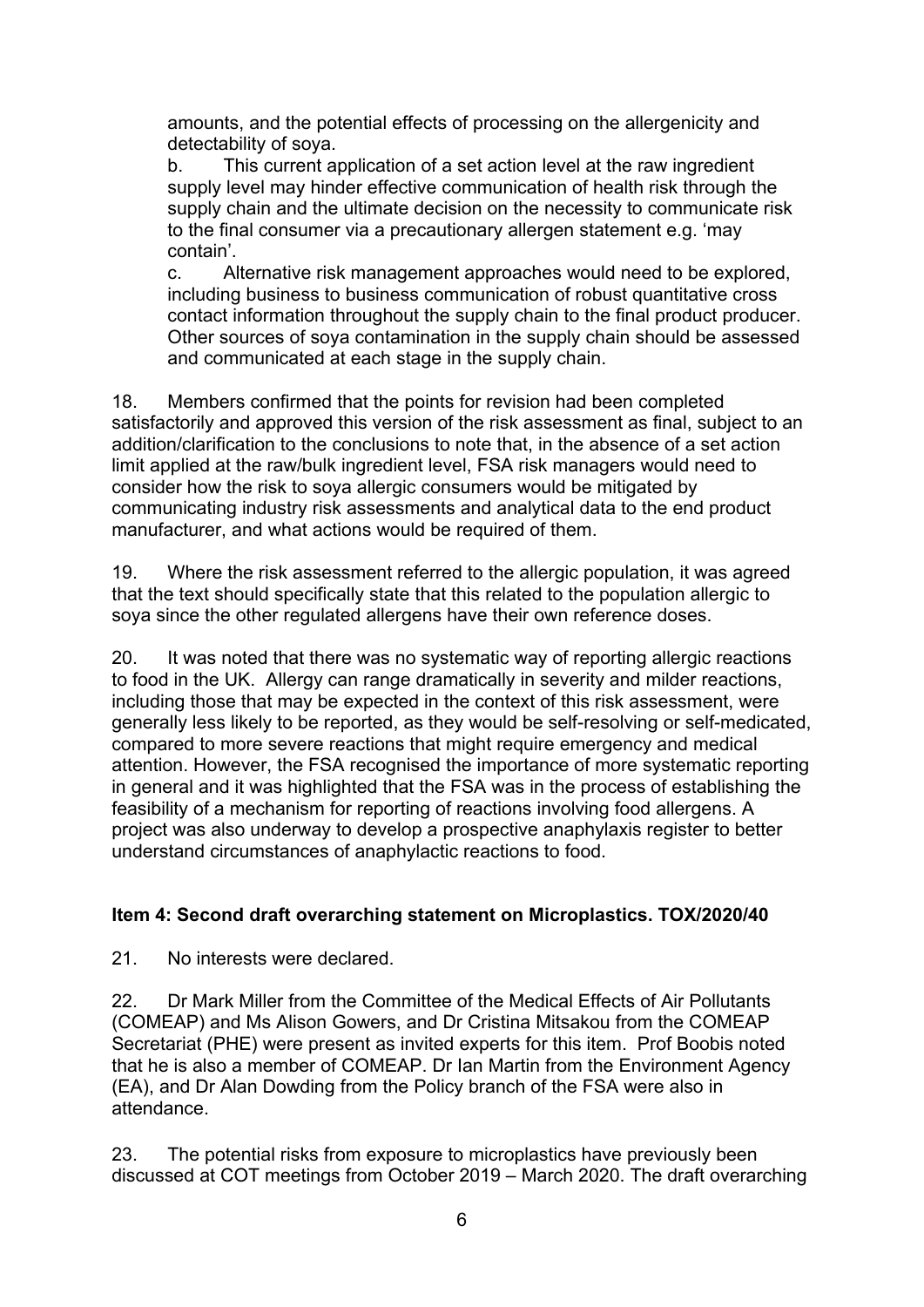statement, presented in Annex A, brought together these discussions, setting out the current state of knowledge, data gaps, and research needs with regard to this topic and summarising the conclusions reached to date. Following the finalisation of the draft overarching statement, it was intended that additional sub-statements would be drafted to address particular exposure routes or materials.

24. The COMEAP had published a statement on the evidence for differential health effects of particulate matter according to source or components in 2015. In this, the toxic mechanism of metals (present in non-exhaust sources of particulate matter such as brakes and tyres) associated with adverse health effects was related to their high oxidative potential. COT Members were provided a pre-publication copy of the COMEAP's upcoming statement on non-exhaust emissions for background information<sup>[1](#page-6-0)</sup>

25. A short update on recent literature was also provided in TOX/2020/40.

26. Members noted the additional information presented in the cover paper, including the study by Halden et al., (in press); however, it was agreed that until the article had been published in full, no further comments could be made. Members expressed some reservations over the reliability of the cited *in vitro* data, where there was *in vitro* to *in vivo* extrapolation, for example, the Caco-2 models (e.g. Liu et al., [2](#page-6-1)020)<sup>2</sup> lacked the presence of a mucous barrier and were not necessarily comparable to the situation *in vivo*.

27. It was agreed that the European Food Safety Authority (EFSA) activity producing new guidance on the risk assessment of small particles should be noted in the next draft of the overarching statement.

28. The Committee requested that the Secretariat made clear the scope and purpose of the overarching statement so that it related directly to which Government department and/or committee body would have the responsibility to advise on the impact to public health from microplastics.

29. Members agreed that there was too much emphasis on tyre and road wear particles and that there should be a better balance between those and the other types of plastic particles covered by the overarching statement.

30. The Committee agreed with the approach of having an overarching assessment to be followed by subsequent sub-statements addressing particular exposure routes and/or materials where the in-depth toxicological information would be provided. However, the over-arching statement should clearly state that the detailed toxicology would be addressed in the sub-statements.

<span id="page-6-0"></span><sup>&</sup>lt;sup>1</sup> This is now published at: [https://www.gov.uk/government/publications/non-exhaust](https://www.gov.uk/government/publications/non-exhaust-particulate-matter-from-road-transport-health-effects)[particulate-matter-from-road-transport-health-effects](https://www.gov.uk/government/publications/non-exhaust-particulate-matter-from-road-transport-health-effects)

<span id="page-6-1"></span><sup>2</sup> Liu, S., Wu, X., Gu, W., Yu, J. and Wu, B. (2020) Influence of the digestive process on intestinal toxicity of polystyrene microplastics as determined by in vitro Caco-2 models. Chemosphere 256, 127204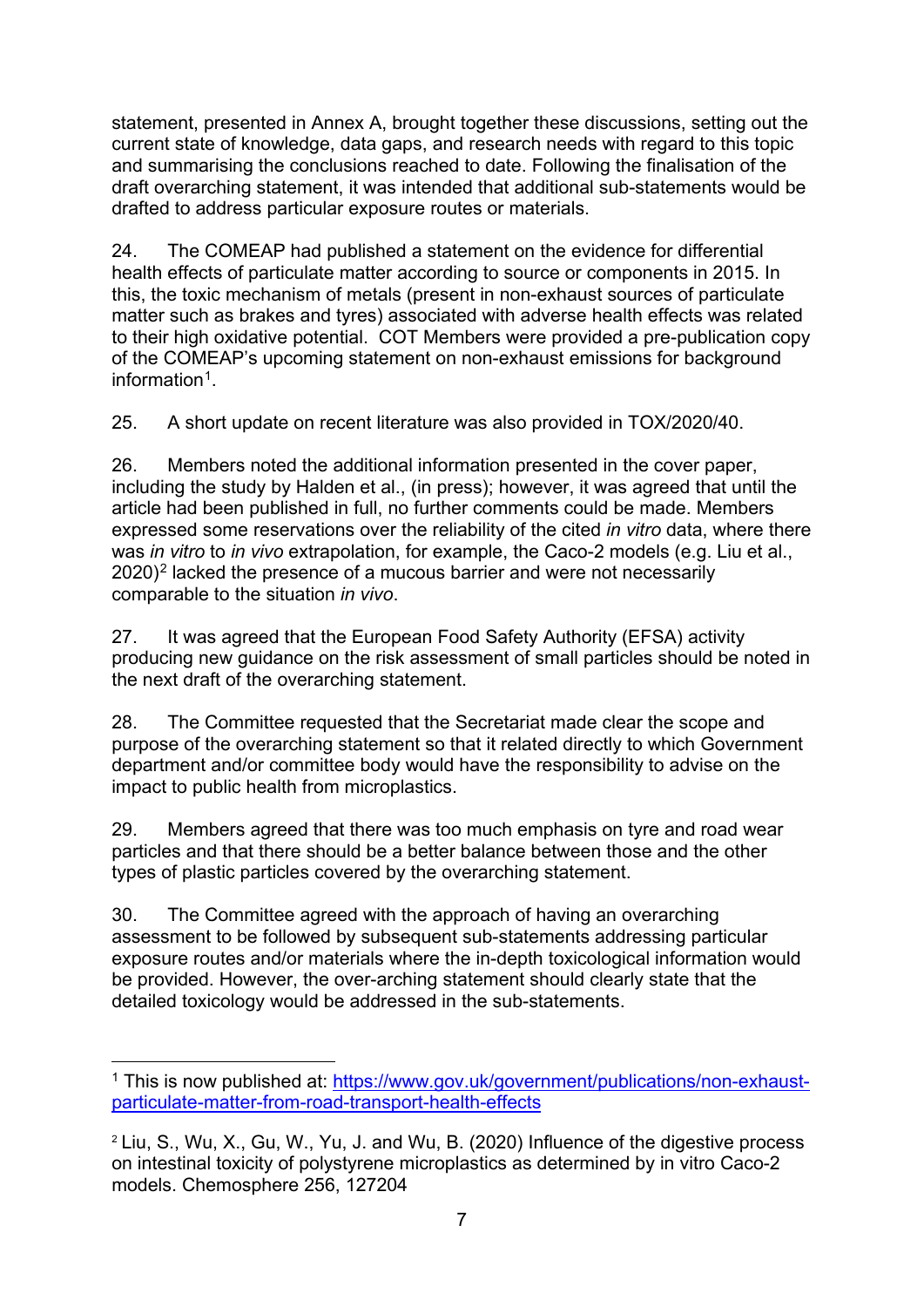31. It was agreed that COMEAP and the COT should work together when reviewing the potential risks of microplastics via the inhalation route.

#### **Item 5: First draft statements on the consumption of plant-based drinks in children aged 6 months to 5 years of age. TOX/2020/41**

32. No interests were declared.

33. The Department of Health and Social Care (DHSC), PHE and the FSA were receiving an increasing number of enquiries regarding the use of plant-based drinks in the diets of infants and young children. The COT was therefore asked to consider the potential health effects of soya, oat, and almond drinks in the diets of children aged 6 months to 5 years of age.

34. Currently, the UK Government advises that parents should use only infant formula as an alternative to breast milk in the first 12 months of a baby's life. It further advises that whole cows' milk and unsweetened calcium-fortified milk alternatives, such as soya, almond and oat drinks can be given to children from the age of 1 year as a part of a healthy, balanced diet. Thus, it was assumed that exposure to these drinks from the age of 6 -12 months was only where the drink was used in cooking, but exposure was assessed as a main milk drink alternative from the ages of 1-5 years old.

35. Soya, almond and oat drinks were previously considered by the COT, most recently in paper TOX/2020/33. Paper TOX/2020/41 presented the first draft statements on soya, oat and almond drinks where the key safety concerns and the conclusions of the COT discussions were summarised.

*Annex A- First Draft Statement on the potential risks from soya drink consumption in children aged 6 months to 5 years of age.*

36. Soya drinks are a popular alternative to dairy products and their use has become increasingly widespread.

37. Soya products contain phytoestrogens (also known as isoflavones) which have been shown to produce some reproduction and developmental changes in animal studies, although the evidence for effects in humans from epidemiological studies is inconclusive.

38. Papers were presented to the COT in December 2019 and July 2020, reviewing the information available on the safety of these drinks. As children following plant-based diets were considered to be high consumers, the initial exposure assessment presented in December 2019 was refined by using several specialist sources of information that offered more realistic estimates of consumption in such children, to provide improved estimates of exposure to isoflavones.

39. In addition to exposure to isoflavones from soya drink itself, the contribution of other soya-based products, such as other alternatives to dairy products or to meat, to the diet was also considered.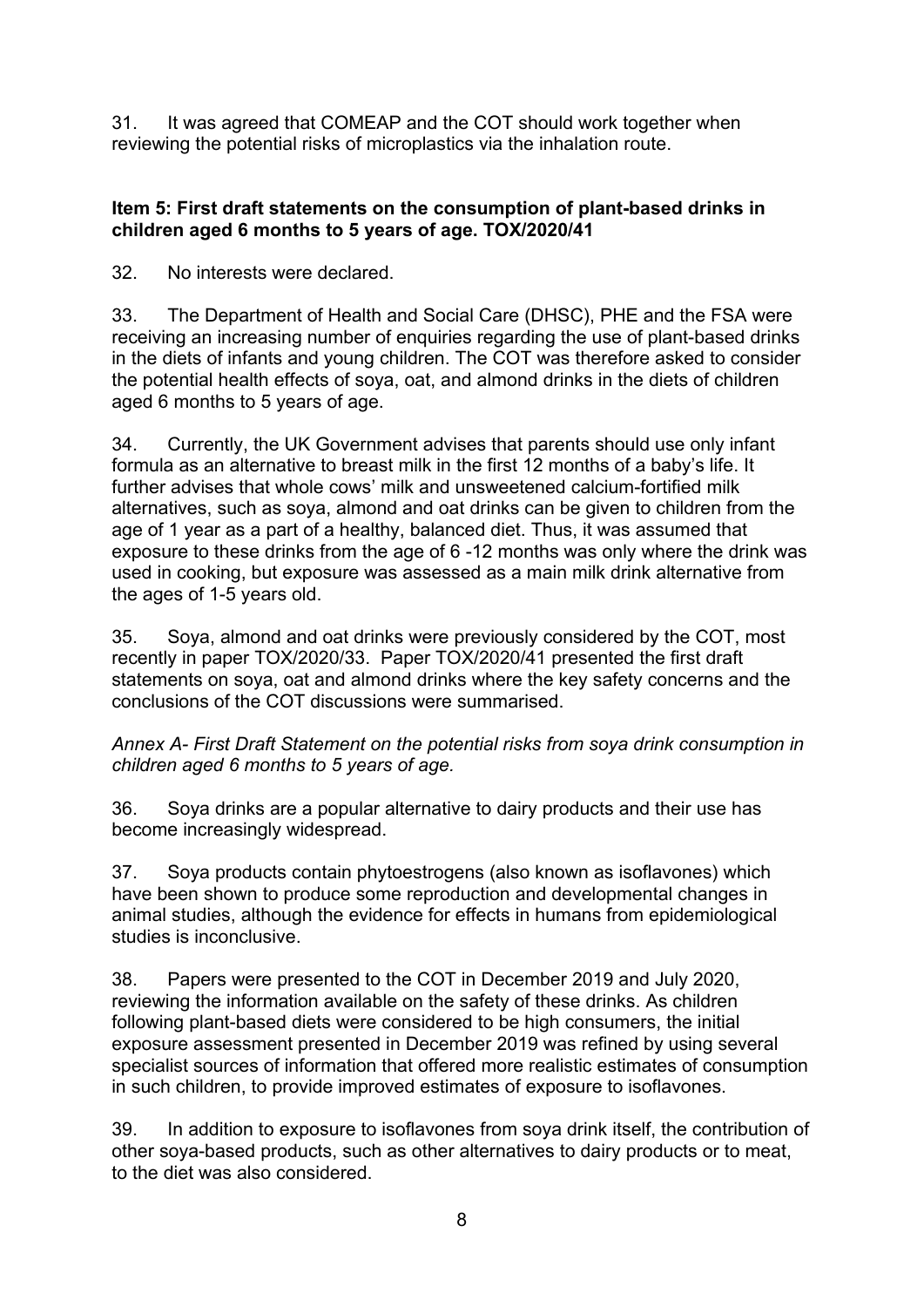40. The draft statement summarised the key safety concerns as well as conclusions from the discussions of the Committee.

41. It was agreed that further clarification was needed in the text regarding the conclusions of the 2013 COT review of phytoestrogens to ensure that the uncertainties were fully reflected. It was further agreed that in the conclusions section, the phrase "no potential concern" should be replaced with "less potential concern" to accurately reflect the views of the Committee.

42. The Committee agreed that information on the allergenicity of soya and the implications for consumer safety in these age groups, should be included.

43. A number of other minor editorial changes were also suggested.

44. It was agreed that the statement could be cleared by Chair's action.

*Annex B- First Draft Statement on the potential risks from oat drink consumption in children aged 6 months to 5 years of age.*

45. No interests were declared.

46. In July 2020, a discussion paper on oat drinks was presented to the COT, where estimated concentrations of the mycotoxins HT-2 and T-2, deoxynivalenol (DON), and ochratoxin A (OTA) in oat drinks were assessed as these were considered to be the most likely hazards arising from the consumption of oat drinks. As these mycotoxins occur in other grains and foodstuffs, background exposures were also considered.

47. Exposure assessments were conducted using soya drink consumption data, as being the most representative for children following dairy-free or plant-based diets. Information on consumption by young children who may be consuming a mixture of different plant-based drinks was currently unavailable, therefore, the current approach assumed that consumption was exclusively of a single plant-based drink, therefore the consumption estimates for soya drinks were used in the assessment. This approach was agreed by the Committee as being the most appropriate approach, as some young children may develop a preference for one drink.

48. Members had concluded that there were no health concerns in respect of HT-2/T2 or 15-Ac-DON, 3-Ac-DON, DON, or the sum of 15-Ac-DON, 3-Ac-DON and DON, exposure. In respect of OTA, the Committee were unable to conclude whether the exposure estimates indicated a potential health concern since there were many uncertainties in the cancer endpoint used for risk characterisation, and it was unclear whether OTA was a genotoxic carcinogen and thus which MOE threshold value would be applicable.

49. Members made a number of minor comments on the structure and content of the draft statement.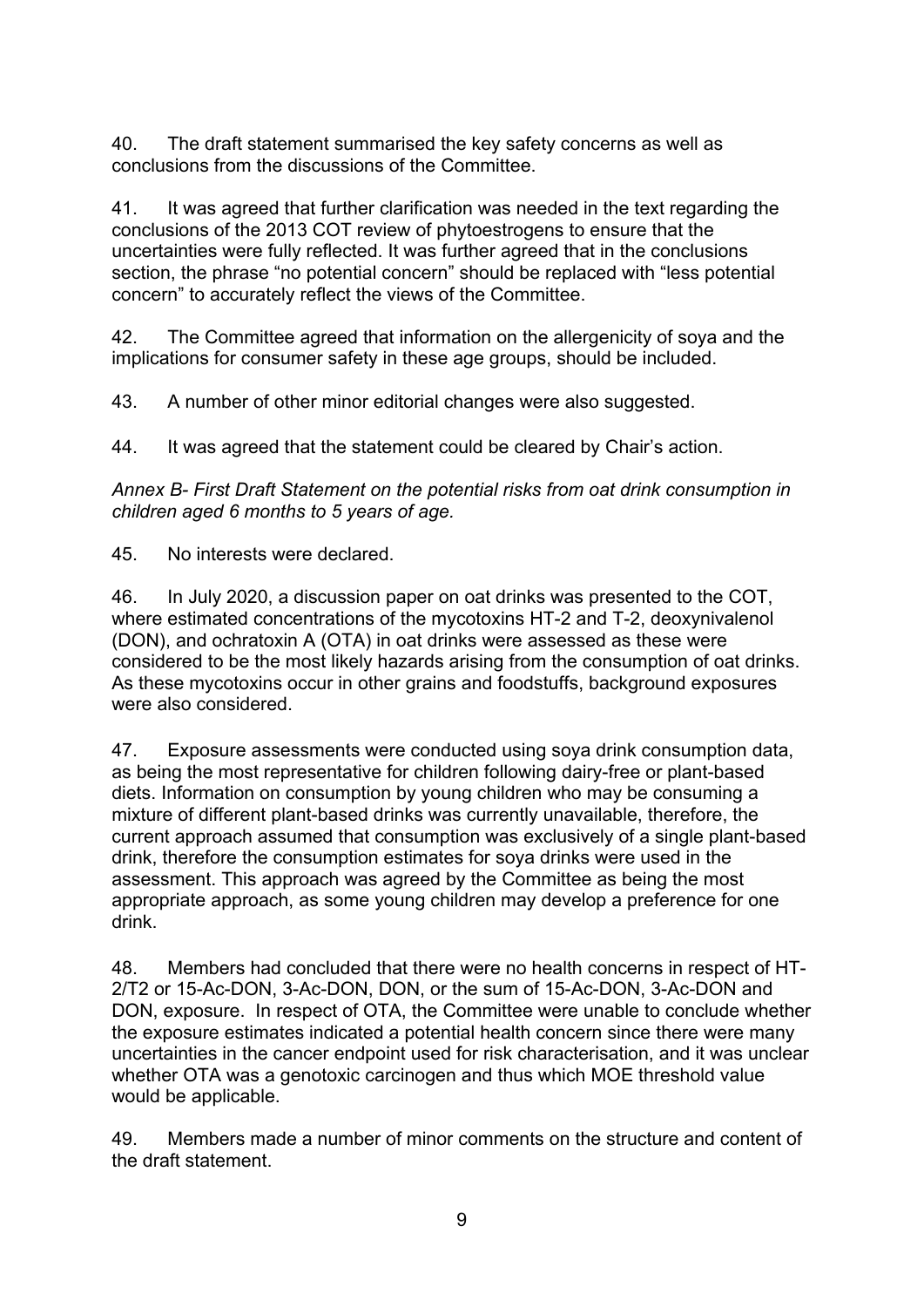50. It was agreed that the statement could be cleared by Chair's action.

*Annex C- First Draft Statement on the potential risks from almond drink consumption in children aged 6 months to 5 years of age.*

51. No interests were declared.

52. Almond drinks have lower nutritional value compared to soya or oat drinks; however, they are an alternative in cases where children refuse soya and oat drinks.

53. The mycotoxin, aflatoxin B1 (AFB1) was identified as an occasional chemical contaminant in almond nuts, which could potentially be transferred to almond drinks. Aflatoxin B1 was considered genotoxic and carcinogenic so its maximum levels set by the EU were based on the as low as reasonably achievable (ALARA) principle. The lack of analytical information on the effect of processing on aflatoxin levels in almonds during almond drink manufacture, as well as the lack of information on the actual AFB1 levels found in almond drinks, resulted in highly uncertain, overestimates, of exposure.

54. Estimates of exposure based on the Maximum Residue Levels set by the European Commission resulted in MOEs that were insufficient to provide adequate assurance of the risk to consumers. Overall, it was concluded that, in the absence of reliable occurrence data below current limits of detection, estimates of exposure would lead to an overestimation of risk and therefore were inadequate. The risk to health from exposure to AFB1 could not be determined.

55. Almonds contain cyanogenic glycosides, with levels being very high in bitter almond varieties. However, available information indicated that bitter almond varieties are not grown in commercial almond orchards. Furthermore, although the use of bitter almonds in almond drinks cannot be completely ruled out, based on the information supplied by industry, the Committee was satisfied that it was extremely unlikely that bitter almonds would be used in the production of almond drinks. Overall, Members agreed that, based on exposure from sweet almonds, there were no specific concerns for acute toxicity from cyanogenic compounds in almond drinks.

56. Members asked if roasted or unroasted almond nuts were used to make almond drinks as this affected the potential AFB1 content. It was explained that both roasted and unroasted almond nuts were used. It was agreed that this should be stated throughout the statement.

57. Members agreed that a section on the allergenicity of almond drinks should be included in the statement.

58. Members made a number of additional minor comments on the structure and content of the draft statement.

59. It was agreed that the statement could be cleared by Chair's action.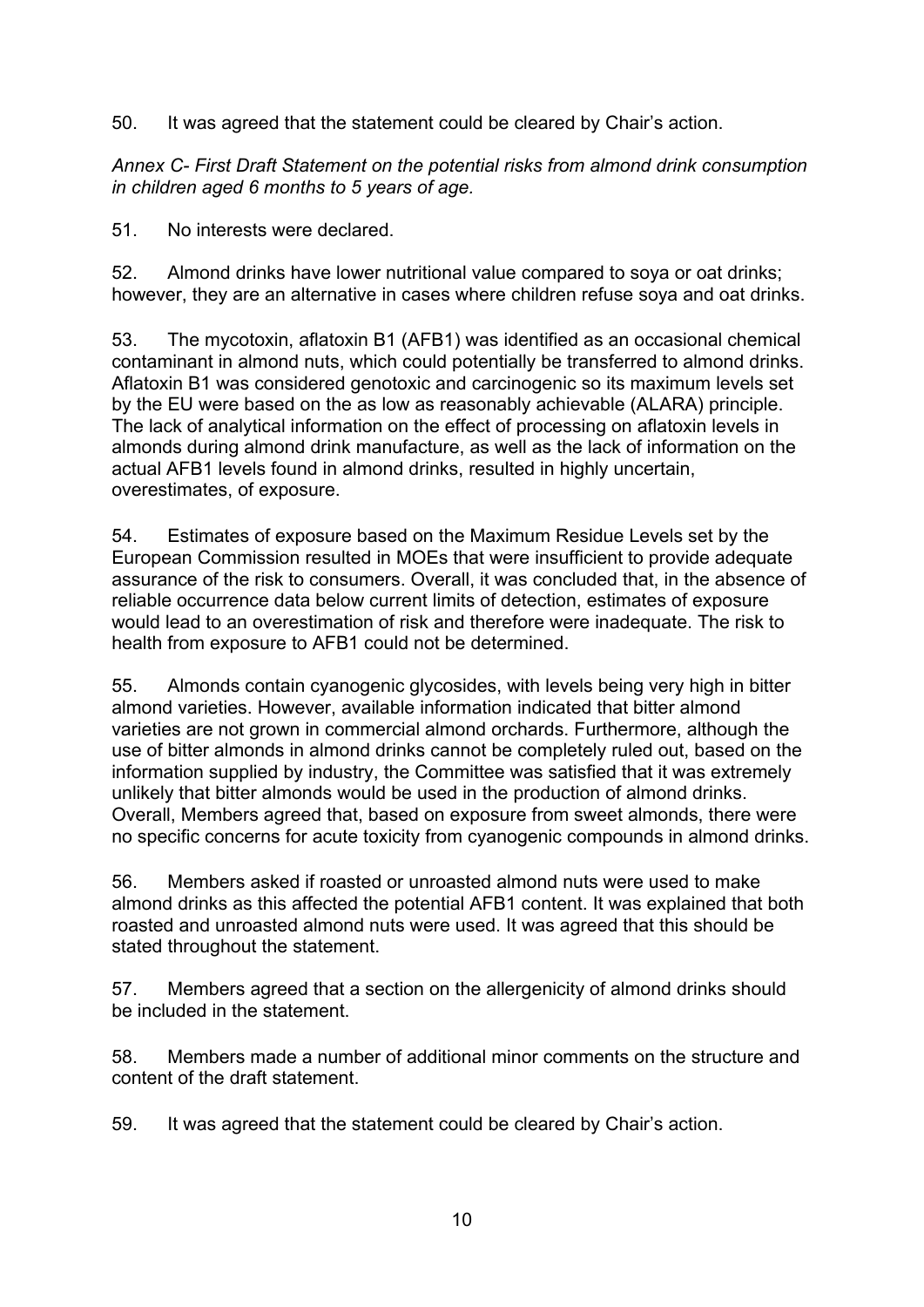#### **Item 6: Chitins and Chitosan Bio-Based Food Contact Materials (BBFCMs) TOX/2020/42**

60. No interests were declared in addition to those noted in May 2020.

61. In May 2020, a paper entitled "Scoping paper: alternatives to conventional plastics for food & drinks packaging (TOX/2020/24)" was presented to the COT. Due to the diversity of bio-based food contact materials (BBFCMs) available on the market, the Committee agreed that when determining the priorities for review, it would be helpful to focus on the BBFCMs that were most likely to be used in the UK, either directly or through import, as well as those of particular policy concern.

62. Since the FSA's Food Contact Materials (FCM) Policy team have received a number of enquiries on chitin-based BBFCMs and chitosan-based drinking straws regarding their allergenic content, this discussion paper focuses on the immunogenicity and allergenicity of chitin- and chitosan-based BBFCMs.

63. Chitin is the second most abundant polysaccharide on earth after cellulose and can be extracted from the cell walls of fungi, and from the exoskeletons of crustaceans and insects. Chitosan is commonly manufactured from chitin, and is used in some food applications, whilst other chitin-based food products are in development.

64. Paper TOX/2020/42 described the manufacturing process of chitin, where the extent of deproteinisation was reported. Incomplete deproteinisation of chitin may lead to the presence of allergenic proteins, such as tropomyosin, in the final material. Tropomyosin is the main allergenic protein in sea food, which can cause allergic reactions in sensitised individuals. Several studies have reported the immunogenicity of small chitin and chitosan fragments, which may be recognised by the immune system as exogenous and cause an immune response. A case of immediate-type allergy for a chitosan-containing health food has been reported in a 47-year-old patient (Kato et al., 2005)<sup>[3](#page-10-0)</sup>, however only the abstract of this publication was available in English.

65. Members considered that the paper provided an overview of the potential hazard but needed to include additional information, such as clearly differentiating between fungal and shellfish sources of chitin, which posed different potential risks. In addition, the possibility of exposure to mycotoxins from fungal derivatives also needed to be addressed. It was noted that chitinase (discussed in paragraph 52 of the discussion paper) was not relevant to the assessment.

66. It was agreed that the risk of allergenicity from chitin- or chitosan-based BBFCMs on the basis of the potential presence of allergenic proteins appeared to be low. However, to confirm this, more information was needed. In particular, additional protein characterisation data for chitosan and the final BBFCMs (against chemical and enzymatic methods of deproteinisation) would be useful. In addition, migration

<span id="page-10-0"></span><sup>&</sup>lt;sup>3</sup> Kato Y., Yagami A., & Matsunaga K. (2005) A case of anaphylaxis caused by the health food chitosan. Arerugi 54: 1427-1429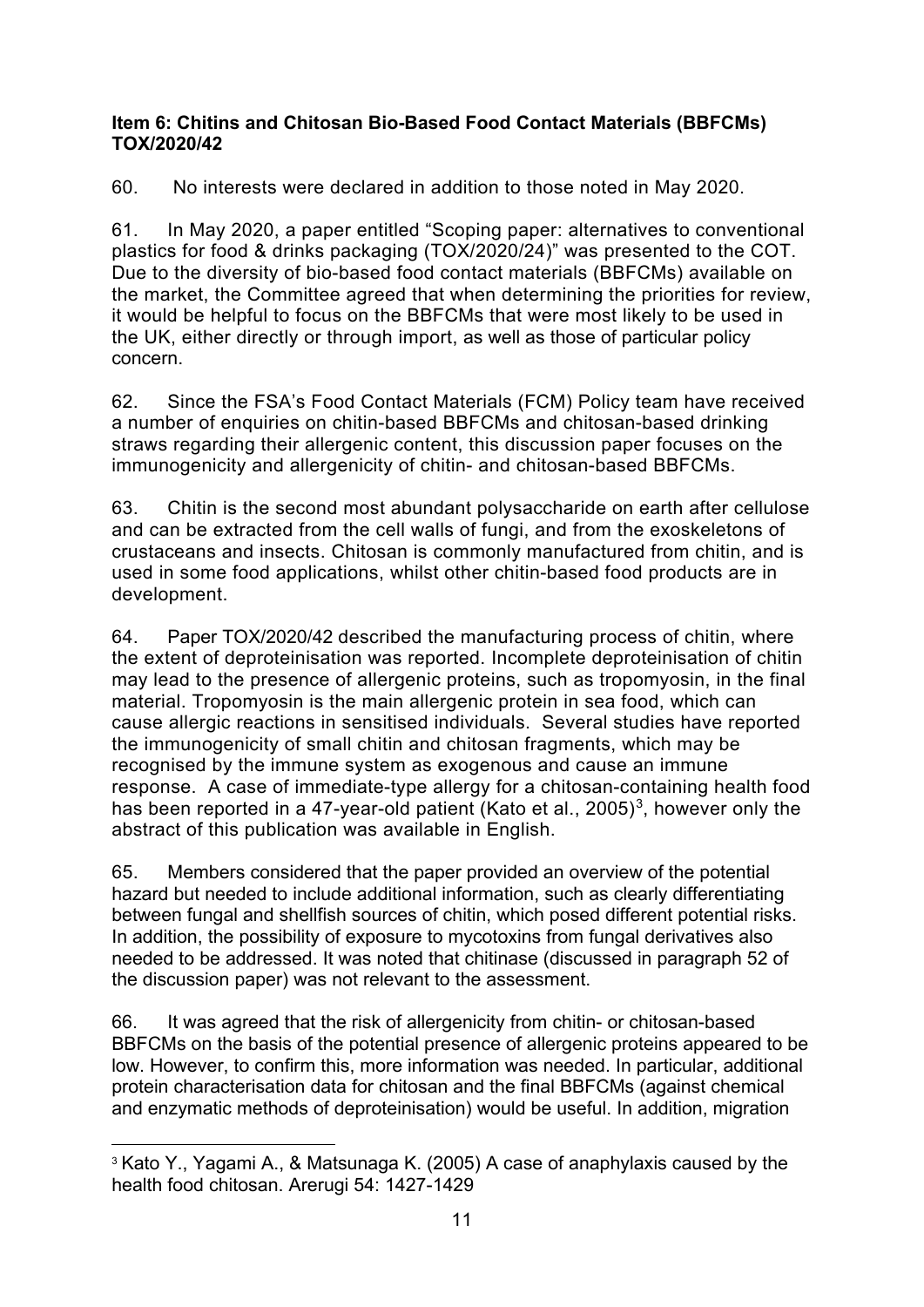and consumption data for BBFCMs were required. Information on the total amount of residual protein (expressed as mg/g BBFCM) would also be helpful in estimating risk.

67. The Committee considered that the potential risks of dermal exposure also needed to be addressed; in this respect, liaison with MHRA for relevant data on wound dressings or similar applications might be helpful. One Member noted that the ED01 for chitin or chitosan was not known; this was the reference dose for crustacean-based proteins that may be appropriate to asses risk of allergenicity, and furthermore that any data of human allergic reactions to chitin/chitosan in communities where eating edible insects was common would be helpful.

68. The available clinical ingestion data indicate that the immunological properties of chitin and chitosan were of low concern in the context of BBCFMs. For example, there were good data on supplements, where chitin was well tolerated at higher exposure than would be expected from use of BBFCMs. However, it was noted that there were some adverse effects associated with high intakes of the raw materials in clinical studies, which were typically mild symptoms of gastrointestinal tract distress such as diarrhoea, bloating, or vomiting. It was agreed that these adverse effects were not of concern, particularly for BBFCMs as the processing leads to a more inert final material. Furthermore, it was agreed that the phagocytosis of small fragments of chitin or chitosan appeared to be the same as that of similar-sized particles in general.

69. The Committee agreed that the limited information provided in the case report from Kato et al (2005) did not suggest any additional concerns. It was considered that this reported case of immediate-type allergy is most likely due to residuals from the shellfish source from which the chitosan supplement was derived.

## **Item 7: Review of the implications for risk management based on the EFSA Dioxin opinion TOX/2020/43**

70. No interests were declared.

71. Paper TOX/2020/43 reviewed the EFSA 2018 opinion on "Risk for animal and human health related to the presence of dioxins and dioxin-like PCBs in feed and food". This opinion was provided by the EFSA panel on Contaminants in the Food Chain (CONTAM panel) and established a new tolerable weekly intake (TWI) of 2 pg TEQ/kg bw, which is 7-fold lower than the previous tolerable daily intake (TDI) of 2 pg WHO-TEQ/kg bw. This change has implications for the UK population, as previously dioxin exposure for most of the population was below a level of concern, whereas exposures, based on the new TWI, could now be at or above a level of concern.

72. PHE noted that moving from the TDI to the TWI would also have consequences on the planning and permit applications for industrial installations, some of which emit dioxins.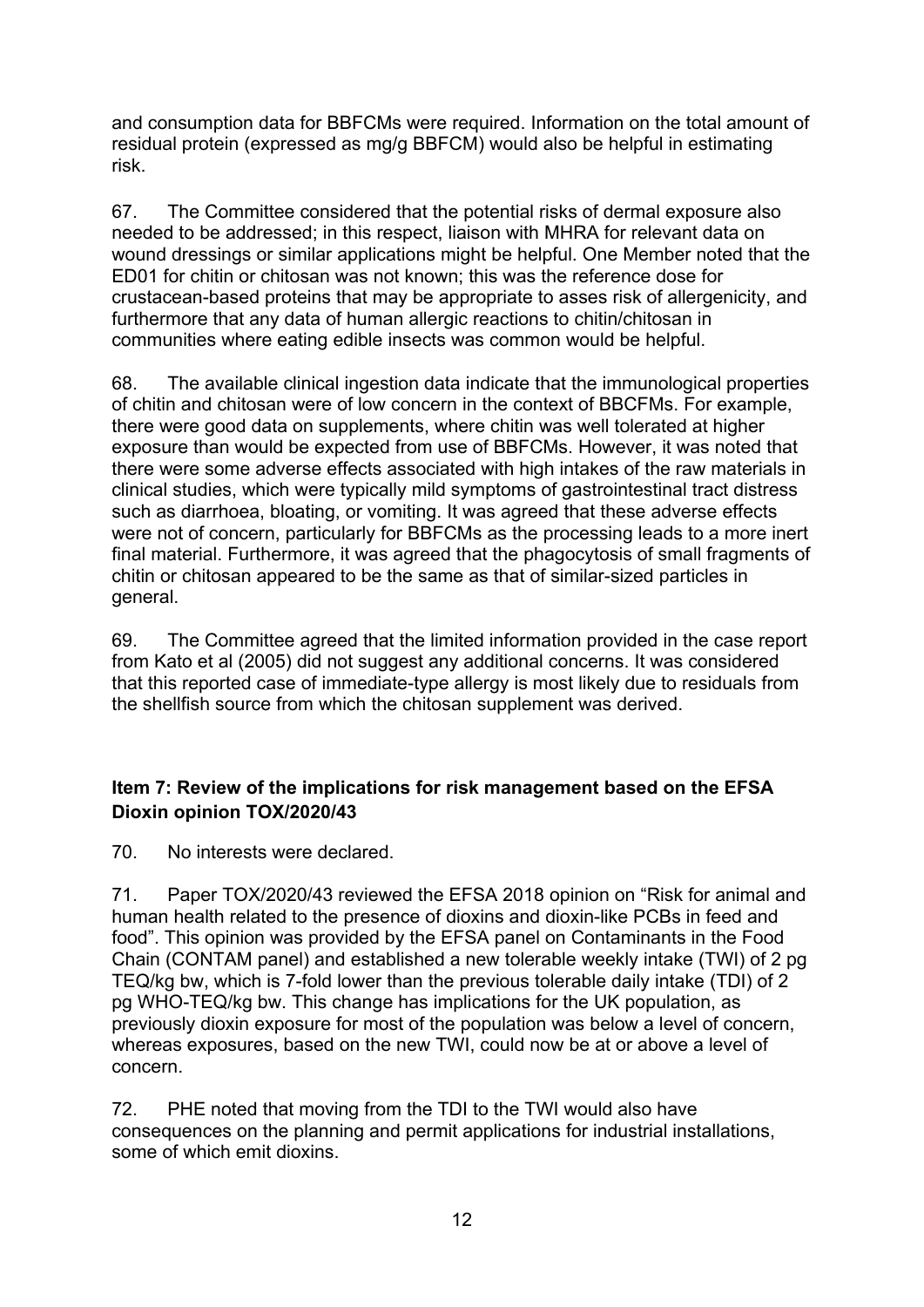73. The Committee had commented on the draft opinion in 2018 and it was concluded that, whilst there was a high degree of uncertainty, the studies used by EFSA could not be dismissed.

74. The Committee noted that the EFSA opinion appeared to be a narrative rather than systematic review, and that there were issues of transparency and robustness with the overall assessment.

75. The Committee questioned the use of the Russian Children's study<sup>[4](#page-12-0)</sup> to derive the new TWI as the Seveso study<sup>[5](#page-12-1)</sup> had reported findings inconsistent with this. Concerns related to the uncertainties in the Russian Children's study included the observation that some of the sperm counts increased with higher concentrations of dioxins; overall the study was generally considered by the Committee to provide only a weak data set. Due to these uncertainties, the committee considered the 7-fold reduction in the TWI as possibly being too conservative.

76. Overall, the human data presented by the CONTAM panel were considered inadequate by themselves as a basis for the TWI. This implies that a further in-depth review of TDI and TWI values, using all of the data from the animal and epidemiological studies, would be necessary.

77. Inconsistencies in the animal dataset presented in the EFSA opinion were also identified. In particular, the selection of the Faqi et al. (1998) $<sup>6</sup>$  $<sup>6</sup>$  $<sup>6</sup>$  study over the Bell</sup> et al. (200[7](#page-12-3)a-c) studies<sup>7</sup> to evaluate the critical body burdens obtained from other

<span id="page-12-0"></span><sup>4</sup> Humblet O, Williams PL, Korrick SA, Sergeyev O, Emond C, Birnbaum LS, Burns JS, Altshul L, Patterson DG, Turner WE, Lee MM, Revich B and Hauser R. (2011). Dioxin and Polychlorinated Biphenyl Concentrations in Mother's Serum and the Timing of Pubertal Onset in Sons. Epidemiology, 22, 827-835.

<span id="page-12-1"></span><sup>5</sup> Eskenazi B, Warner M, Marks AR, Samuels S, Needham L, Brambilla P and Mocarelli P. (2010). Serum Dioxin Concentrations and Time to Pregnancy. Epidemiology, 21, 224-231.

<span id="page-12-2"></span><sup>6</sup> Faqi, A.S., Dalsenter, P.R., Merker, H.J. and Chahoud, I. (1998). Reproductive toxicity and tissue concentrations of low doses of 2, 3, 7, 8-tetrachlorodibenzo-pdioxin in male offspring rats exposed throughout pregnancy and lactation. Toxicology and Applied Pharmacology. 50(2), pp.383-392.

<span id="page-12-3"></span>7Bell DR, Clode S, Fan MQ, Fernandes A, Foster PMD, Jiang T, Loizou G, MacNicoll A, Miller BG, Rose M, Tran L and White S. (2007a). Relationships between tissue levels of 2,3,7,8-tetrachlorodibenzo-p-dioxin (TCDD), mRNAs, and toxicity in the developing male Wista r(Han) rat. Toxicological Sciences, 99, 591–604.

Bell DR, Clode S, Fan MQ, Fernandes A, Foster PMD, Jiang T, Loizou G, MacNicoll A, Miller BG, Rose M, Tran L and White S. (2007b). Toxicity of 2,3,7,8 tetrachlorodibenzo-p-dioxin in the developing male Wistar(Han) rat. I: no decrease in epididymal sperm count after a single acute dose. Toxicological Sciences, 99, 214– 223.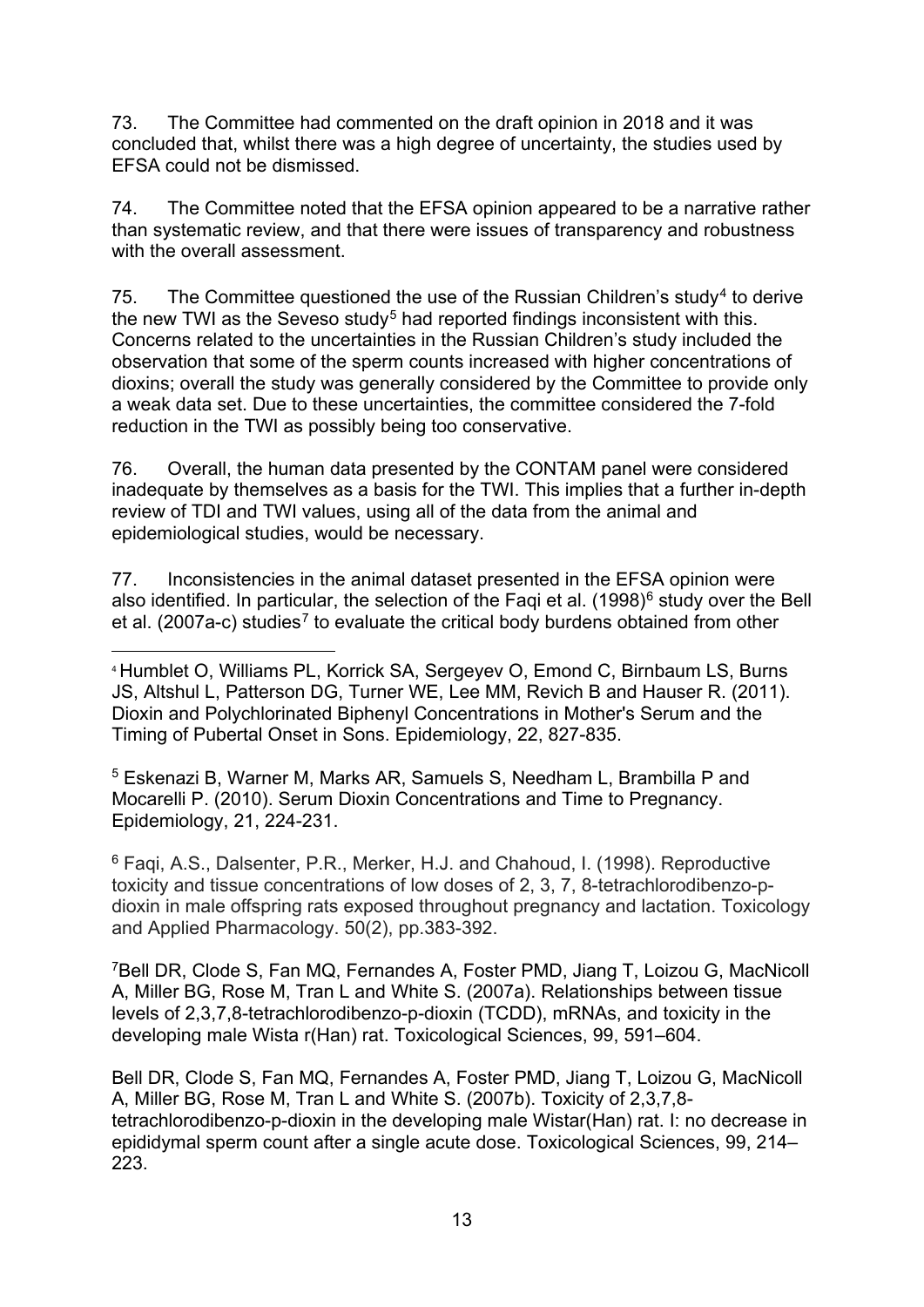studies was also questioned. The findings of the Faqi et al. (1998) study were not replicated by the Bell et al. (2007a-c) studies, which were commissioned by the FSA because there were specific concerns about the reliability of the Faqi et al. (1998) study; body burdens were not determined and a no observed adverse effect level had not been identified; however, in the Bell et al. (2007a-c) studies a body burden was determined for the low observed adverse effect level.

78. The Committee commented that, overall, the data presented in EFSA's opinion implied that humans were more sensitive to dioxins than rats. However, if toxicological effects of dioxins were due to interaction with the aryl hydrocarbon receptor (AHR), this was inconsistent with the existing body of data on dioxins and the relative sensitivity of the human and rat AHR.

79. The Committee concluded that they did not agree with the basis on which the CONTAM panel had established a TWI of 2 pg TEQ/kg bw. It was agreed that this should be considered further, possibly with a *de novo* assessment, as the COT might need to decide on the appropriate endpoint based on the overall database on which to establish a TDI or TWI.

80. As the Committee did not agree with the newly established TWI, the Committee was unable to comment on whether the dietary exposures of infants and young children should be compared to the new TWI. The Committee was also unable to determine what other population groups to which a health-based guidance value higher than the TWI might be applicable. The Committee was unable to determine what the critical health endpoint would be if a higher health-based guidance value were to be set for the aforementioned population groups.

81. It was agreed that it was outside the COT's terms of reference to place the various risks associated with exposure to dioxins and dioxin-like PCBs into perspective against the nutritional benefits from food consumption; however, a joint risk-benefit analysis of contaminants in fish had previously been undertaken by a joint COT and Scientific Advisory Committee on Nutrition (SACN) Working Group and could be a way forward for such assessments in the future.

82. The Committee considered that dioxins would be a useful example to test the framework being produced by the COT and COC Synthesis and Integration of Epidemiological and Toxicological Evidence (SETE) subgroup to integrate the evidence in an entire database of toxicological and epidemiological data due to the complexity of the dataset present in the EFSA opinion.

#### **Item 8: Additional data on the potential risks from combined exposure to mycotoxins. TOX/2020/44**

Bell DR, Clode S, Fan MQ, Fernandes A, Foster PMD, Jiang T, Loizou G, MacNicoll A, Miller BG, Rose M, Tran L and White S. (2007c). Toxicity of 2,3,7,8 tetrachlorodibenzo-p-dioxin in the developing male Wistar(Han) rat. II:chronic dosing causes developmental delay. Toxicological Sciences, 99, 224–233.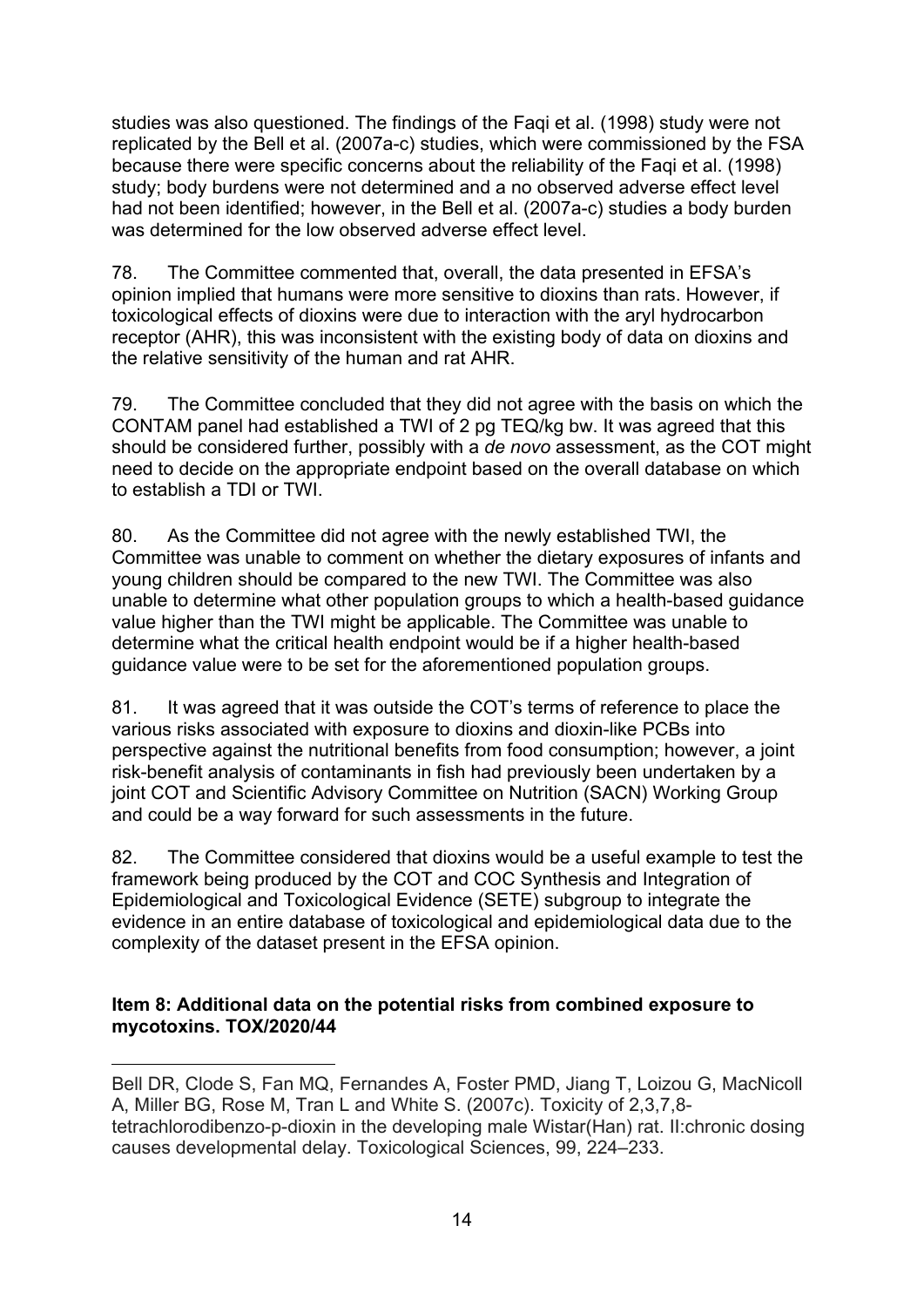83. Dr David Lovell declared that he would be involved in the T2 and HT2 review as part of the Joint Food and Agriculture Organisation/World Health Organisation Expert Committee on Food Additives.

84. No other additional interests were declared

85. A preliminary scoping paper regarding the potential risks from combined dietary exposure to mycotoxins (TOX/2020/34) had been presented to the COT in July 2020. Following discussions, the Committee asked the Secretariat to perform a literature search on the availability of biomonitoring data for multiple mycotoxin exposures specific to the United Kingdom (UK) population. Members also requested that information on the mode of action of the reviewed single mycotoxins was included in the summary table, to establish whether any of them could be grouped based on their toxicological effects.

86. Paper TOX/2020/44 comprised two papers presenting the additional data: Annex A reviewed the biomonitoring data and Annex B contained the updated single mycotoxin table.

87. Members highlighted that the reported BIOMIN co-occurrence data related to mycotoxins in animal feed, and thus the use of these data in exposure assessment exercises was likely to overestimate intakes for food consumers.

88. The Committee noted that there was a lack of UK data, particularly in biomonitoring; however, there were a number of studies ongoing. The PHE Secretariat informed members that the UK will not be collecting new data for mycotoxins under the HBM4EU initiative. However, in the future, more data could be obtained through Health Protection Research Units. Such research was considered to be a priority by the COT.

89. Members noted the usefulness of the compiled data which brought together the toxicological endpoints and the mode of action (MOA) of the reviewed mycotoxins in Annex B. Members observed that there were a number of mycotoxins with MOAs involving ribosomal protein synthesis inhibition; however, there was a lack of information on possible additive toxicity.

90. Members recommended as a pragmatic first step that a review should be carried out of the compounds which appeared to show a common effect on protein synthesis, assuming dose additivity, to determine whether there was any potential concern from co-exposure to these mycotoxins.

91. Research is needed on mycotoxins affecting ribosomal protein synthesis to determine whether they do exhibit dose additivity in their effects, to help develop a reliable basis for their cumulative risk assessment.

#### **Item 9: COT Contribution to SACN review of the effects of diet on maternal health: proposed scope of work and timetable. TOX/2020/45**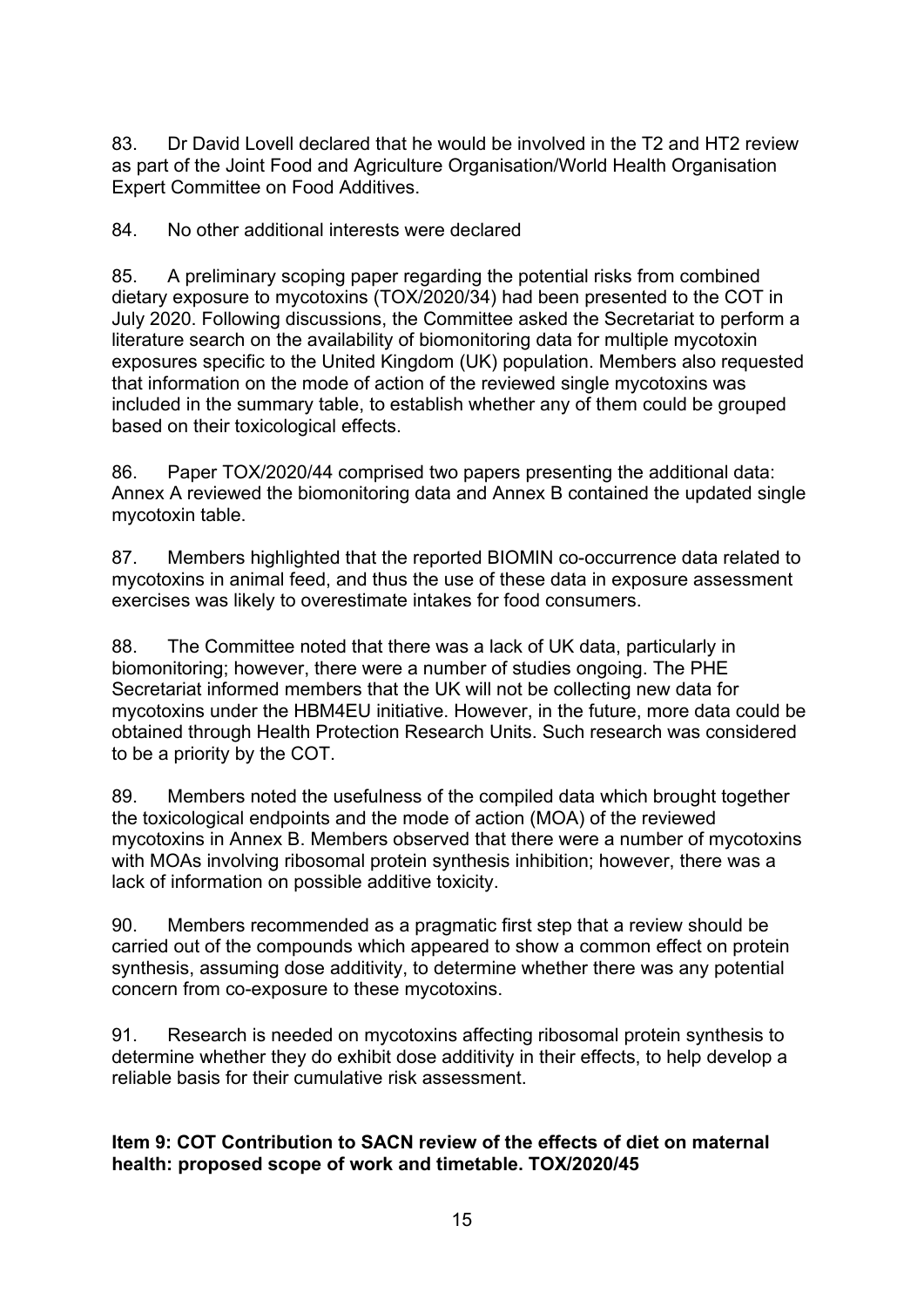#### 92. No interests were declared

93. The SACN last considered maternal diet and nutrition in relation to offspring health in its reports on 'The influence of maternal, fetal and child nutrition on the development of chronic disease in later life' (SACN, 2011a) and on 'Feeding in the first year of life' (SACN, 2018). In the latter report, the impact of breastfeeding on maternal health was also considered. In 2019, SACN agreed to conduct a risk assessment on nutrition and maternal health focusing on maternal outcomes during pregnancy, childbirth and up to 24 months after delivery.

94. SACN agreed that, where appropriate, other expert Committees would be consulted and asked to complete relevant risk assessments e.g. in the area of food safety advice.

95. This subject was discussed during horizon scanning in January 2020 with a scoping paper being presented to the Committee in July 2020. This included background information on a provisional list of chemicals proposed by SACN. At that meeting, further detail on the terms of reference and choice of chemicals to be considered were requested by Members. Paper TOX/2020/45 seeks to address these requests.

96. It was noted that the provisional list of chemicals was subject to change following discussion by COT who would be guiding the toxicological risk assessment process: candidate chemicals or chemical classes can be added or removed as the COT considered appropriate. Paper TOX/2020/45 sought to clarify the terms of reference for the project so that the Committee could decide on priorities, chemicals to omit or add, and those that could be combined into overarching statements.

97. Paper TOX/2020/45 set out the endpoints from those that SACN had chosen to review and which might be considered as being potentially toxicological in nature, and hence of interest to the COT; however, the Committee decided that this was not its usual way of assessing chemical risk. Rather than start from a list of endpoints, the COT would need to consider whether any relevant endpoint could not be assessed.

98. To start the project, and pending further consideration, papers on iodine and vitamin D had been prioritised. The Committee was asked, in the light of recent publications in the literature, whether caffeine should also be considered as a priority, but it was decided that it could be of lower priority because of the uncertainties in its toxicological database. Vitamin A (retinol) was also considered to be low priority as it was subject to existing advice that retinol supplements and foods such as liver should be avoided during pregnancy.

99. The Committee agreed that mycotoxins should be a priority, as well as resveratrol, since there had been little consideration of it as a supplement. It would also be useful to consider what other supplements might be taken by pregnant women. Other substances that could be added to the list for review were phytoestrogens and other estrogenic substances, phthalates, and perfluoroalkyl compounds (e.g. PFOS, PFOA).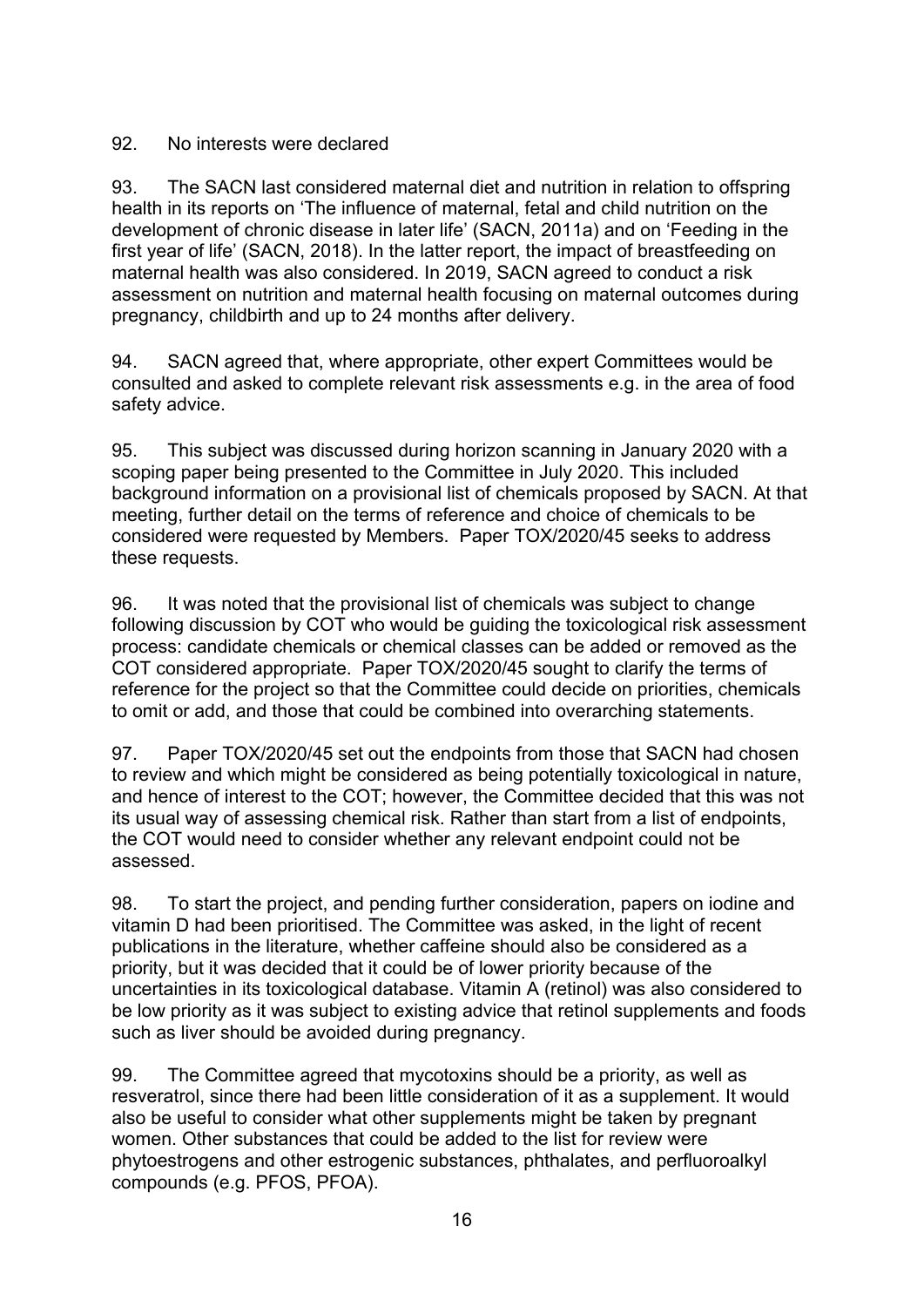100. Members decided that compounds could be grouped into an overarching statement on the basis of their chemical properties, although those for which large databases of information were available should be presented as single papers.

101. Since the Committee was considering dioxins separately, these would be considered once conclusions had been drawn regarding the newly proposed EFSA TWI for those compounds; this would include any risk -benefit analysis of fish consumption that was needed.

102. It was agreed that the selected compounds would be triaged on the basis of exposure and toxicity, and the Committee would be assisted in their deliberations by a Table of information to this effect.

#### **Item 10: Development of COT guidance (reserved). TOX/2020/46**

103. On the 1st January 2021, the transition period following the United Kingdom (UK) leaving the European Union (EU) will have ended and the UK will then be undertaking the risk assessments of regulated products that would have previously been done by EFSA. Three Joint Expert Groups (JEGs) have been established to do this work – the three JEGs cover animal feed and feed additives, food contact materials, and food additives, enzymes and other regulated products and are overseen by their parent SACs - COT, the Advisory Committee on the Microbiological Safety of Food (ACMSF) and the Advisory Committee on Animal Feedingstuffs (ACAF)

104. Guidance will be needed for applicants in the future and this is the subject discussed in this paper. This item was discussed as reserved business and the minutes will be published in due course

#### **Item 11: COT Terms of Reference and Code of Practice – 2nd draft revision. TOX/2020/47**

105. The FSA Board is trying to encourage greater consistency among the different FSA Scientific Advisory Committees (SACs) in their Terms of Reference (ToR) and Codes of Practice (CoP). A template has been developed by the Chief Scientific Advisors Team and the FSA Science Council, and the current COT ToR and CoP have been revised to follow the common format. In general, the same information is included as in the previous ToR, but the order in which it has been presented has been revised.

106. However, the COT is different to the other FSA SACs in that it is one of three sister Committees, along with COC and COM, which are jointly sponsored by the FSA and DHSC. Therefore, any changes will also need to be acceptable to these Committees and to DHSC. The COC and COM will be considering this topic at their Autumn meetings, and further changes may be needed following their discussions along with any changes arising from the restructuring of PHE.